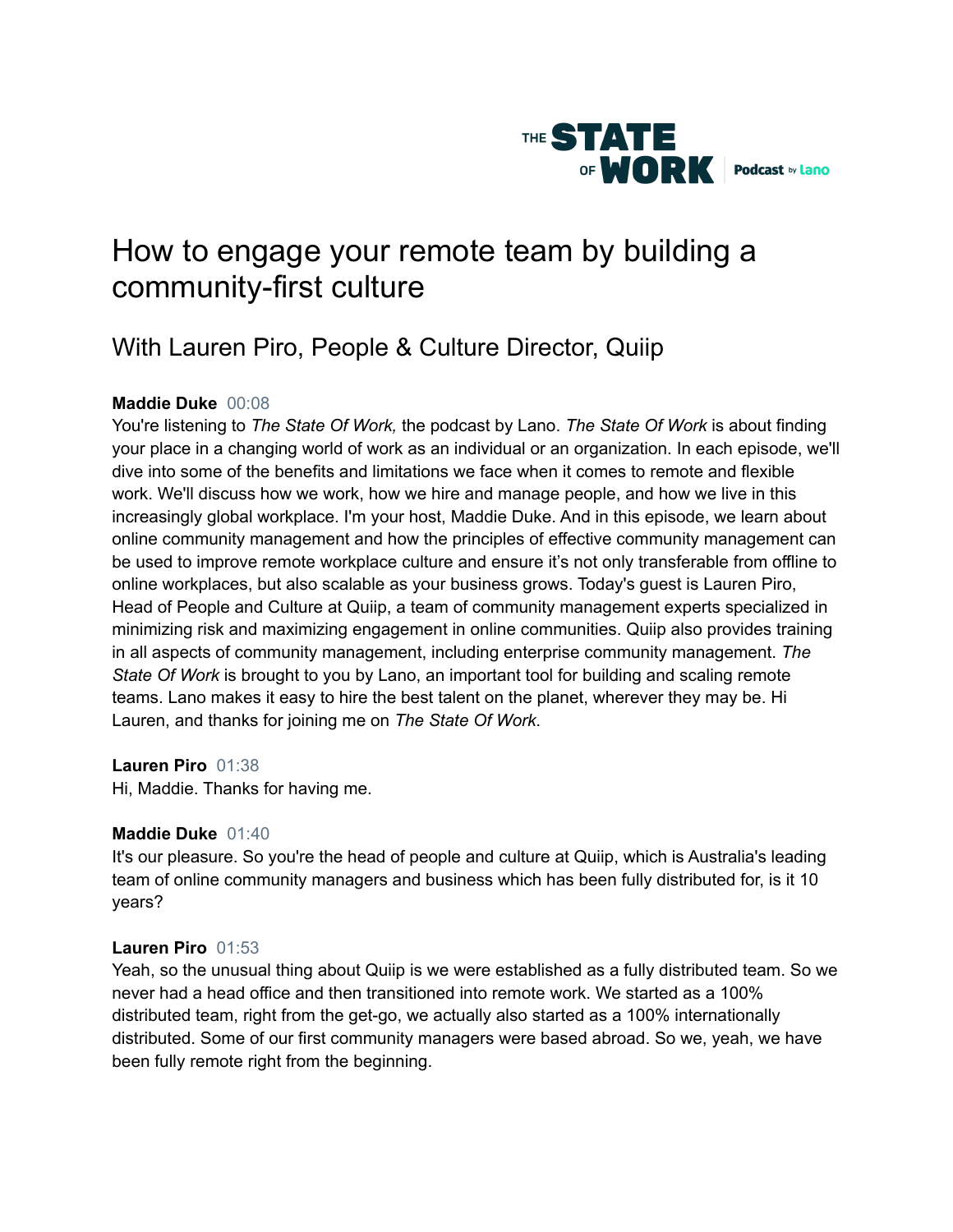#### **Maddie Duke** 02:20

Presumably, things were a little different for communicating between remote team members back then what sort of communications tools did you use 10 years ago, compared to what you're using now.

#### **Lauren Piro** 02:31

So initially, we had email, we had—we used Yammer as our internal community platform, so that's where we all collaborated. Obviously, now we're using Facebook Workplace, our internal platform, our internal communication platform. But look, initially, a lot of it was via email.

#### **Maddie Duke** 02:52

**Wow** 

# **Lauren Piro** 02:53

So it was a bit of a pain early on. But look, over the years, there have been so many different products that have been developed. And we've tried some of them, some of them have been for us, and they've worked really well with what we want to do. Some of them have not, and so we've moved on. And there are some that are still yet to be invented. There are a couple of tools, I think we'd all like that incorporate lots of different features that just don't seem to exist yet.

#### **Maddie Duke** 03:18

Yeah, well, I know that a lot of businesses use Slack for their asynchronous communications internally. Can you tell us a little bit about Workplace, kind of as an alternative to something like Slack and, and maybe some of the features that are available in Workplace?

#### **Lauren Piro** 03:36

So I think what works for us, particularly given that a lot of us come from community, well, we all come from community management backgrounds, but what most of us come from is forum management background. So if you think about the structure of a forum, they typically have different spaces for different conversations, and a lot of those spaces, threaded conversations. So we found that Facebook Workplace worked really well. And it was very similar to Yammer in the day as well. So it's sort of a system that we've transitioned from platform to platform. But we've got rooms that are dedicated for different things, so rooms or groups. So we've got our sort of head office, which is our general announcements section. And then each project team has their own separate space to discuss information, share information and resources and discuss decision-making for that specific project. In addition to that, Facebook has some nifty features that they've incorporated into Workplace, so obviously you have direct messaging, and a lot of this feels familiar because it looks like Facebook.

#### **Maddie Duke** 04:41

Yeah, it's interesting to hear about all the different platforms I hear a lot about Microsoft Teams and Slack but not quite so much about Workplace. At this point, I want to take a step back and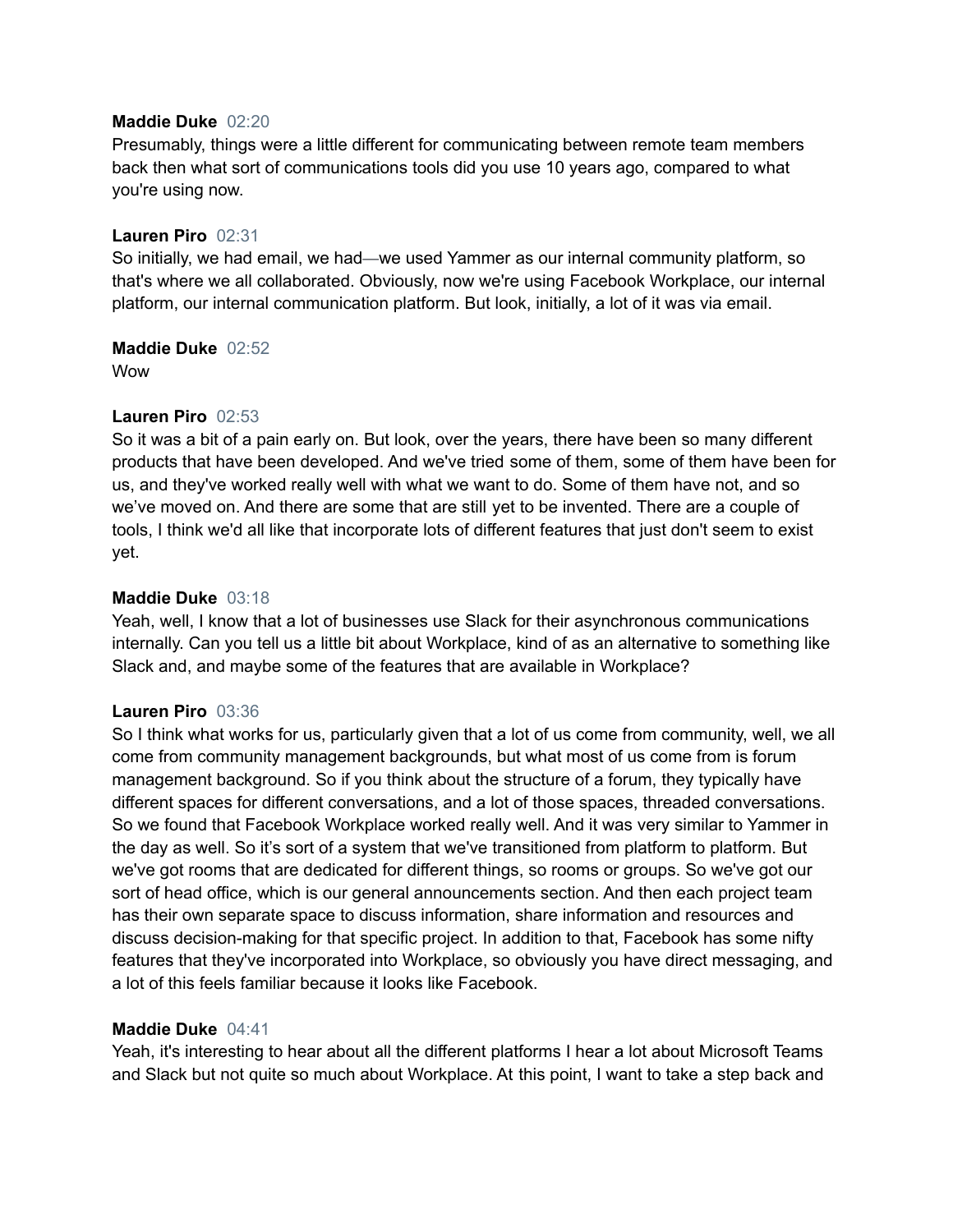for anyone that's not familiar with online community management as a profession, can you give us an overview of what a community manager's role is?

# **Lauren Piro** 05:04

I can. So I essentially, I guess you need to understand the definition for community. A community, at its most basic is just a specific group of people who've developed relationships around a common interest. This has existed since I guess people lived in caves, right? So communities have formed in physical spaces for a really long time. And it was one of the first things to start forming in digital spaces as well. So, right back in the early days of the Internet with things like Usenet, Yahoo Groups, those things were back around in the '90s and people coming together around common interests have always been a thing in digital spaces. So for some of us that have worked in online communities for a really long time, we started out with things like moderation of various, I mean, there is a community for literally everything. So I think some of us came from travel forums—I myself came from music-based forums—and some of us came to it through other areas. But for those who have an interest in online communities, before it became synonymous with social media, it did mean that sort of forum-based community where there was a dedicated space for people to just discuss one interest or form around a shared theme, rather than something like social media, where everyone has their own individual page, and you come to their page to interact. This was a group of people that go to a place to interact. So given that there are lots of people coming together, one of the analogies that we use a lot in describing community management is the analogy of a party host. So if you're hosting a party, at your house, or even hosting a party at a venue, you need someone there to act as that host capacity. So someone that greets the people as they come in, they show you where the toilets and the exits are, they make sure you have a slice of cake, they introduce you to other guests. And if there's anyone misbehaving they quietly escort them out, or at least pull them into line and be like, yeah, that's not what we're really doing here.

#### **Maddie Duke** 07:09

Yep.

#### **Lauren Piro** 07:11

So that is essentially a community manager's role, we're the party hosts, we're the person that makes sure that spaces are safe, that people are connecting because I guess at the heart of community is discussion and connection and relationships.

#### **Maddie Duke** 07:25

Awesome. I love that analogy. And I miss going to parties.

#### **Lauren Piro** 07:38

Don't we all! It feels like the idea of a party host is really of days gone by.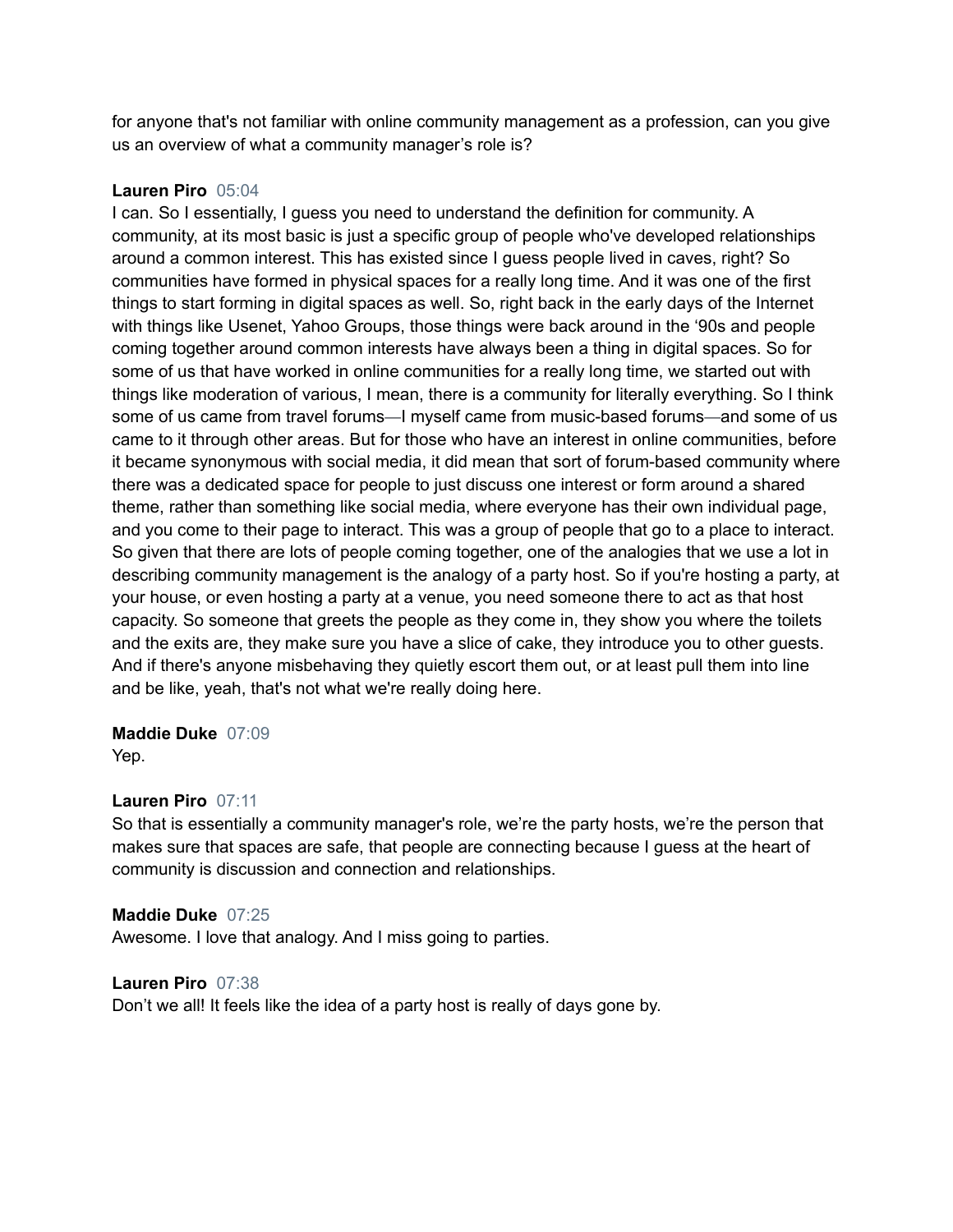#### **Maddie Duke** 07:40

Yes! So, how does that come into... we've got kind of the idea of a community based on a shared interest, how does that translate to branded and owned communities, but then also about online employee communities within a remote workplace.

#### **Lauren Piro** 07:56

So with owned communities, they typically form around a shared interest. And that could be lots of different things. So there are more broadly speaking, five types of things that underpin a community. So it can be a community of practice, which is what you find in a lot of professional communities. So that might be a community of, say, accountants, for example, there are communities of place. So you'll see this a lot with Facebook Groups, often Facebook Groups pop up around suburbs. There's also around interest, which I think is what most people would be familiar with when you're talking about types of community. So, those are for, say, fans of the TV show Supernatural, or lovers of punk rock, or indoor plant enthusiasts, those communities of interest, I think, are the ones that people are most familiar with, particularly through, say, larger platforms like Reddit, where you can literally find any interest in the world, there'll be a community that for that, and you can have a community of action. So that might be things like climate change action, or activist communities, or even just people who consistently perform a similar action, they can go together and form around that. And finally, the other type of community is a community of circumstance. And that typically is what you would find people that through, I guess, choice or not, have found themselves in a similar circumstance. So you might be talking about health circumstances. So people living with cancer, people living with mental health conditions, or perhaps other circumstances that bring people together, whereas they might not have met before. So typically, when you're talking about a branded community, you might find say, nonprofit organizations branding their communities around circumstance or action. So you might also be looking at professional organizations that form communities of practice. So for example, if there was registered accountants, they might have a branded community of practice for them all to communicate. Pace and interest tend to be, sometimes they're branded, particularly if there's a sales aspect to it. So if you're looking at customers, and you want to market it to a specific area, or you want to sell a certain product that aligns with someone's interests, you might have a branded community there. But typically, they can also be member-run, so they spring up or more organically, I guess.

#### **Maddie Duke** 10:23

Right, so a branded community isn't exclusively a social media audience, but rather any space that allows people to come together and communicate about a shared relationship to that brand. Yeah, okay. So, I want to take a look specifically into the idea of an online community that is also a workplace. When we have a fully remote or even hybrid workplace, people work from home and access all their work and interactions through their computers, using these digital spaces, like Facebook Workplace, Microsoft Teams, and in effect, a remote workplace is an online community, right? Because you've got all these different employees engaging with one another, everyone's online, everyone's mainly using these tools instead of having an in-person, face to face interaction throughout the day. How does community management come into play here?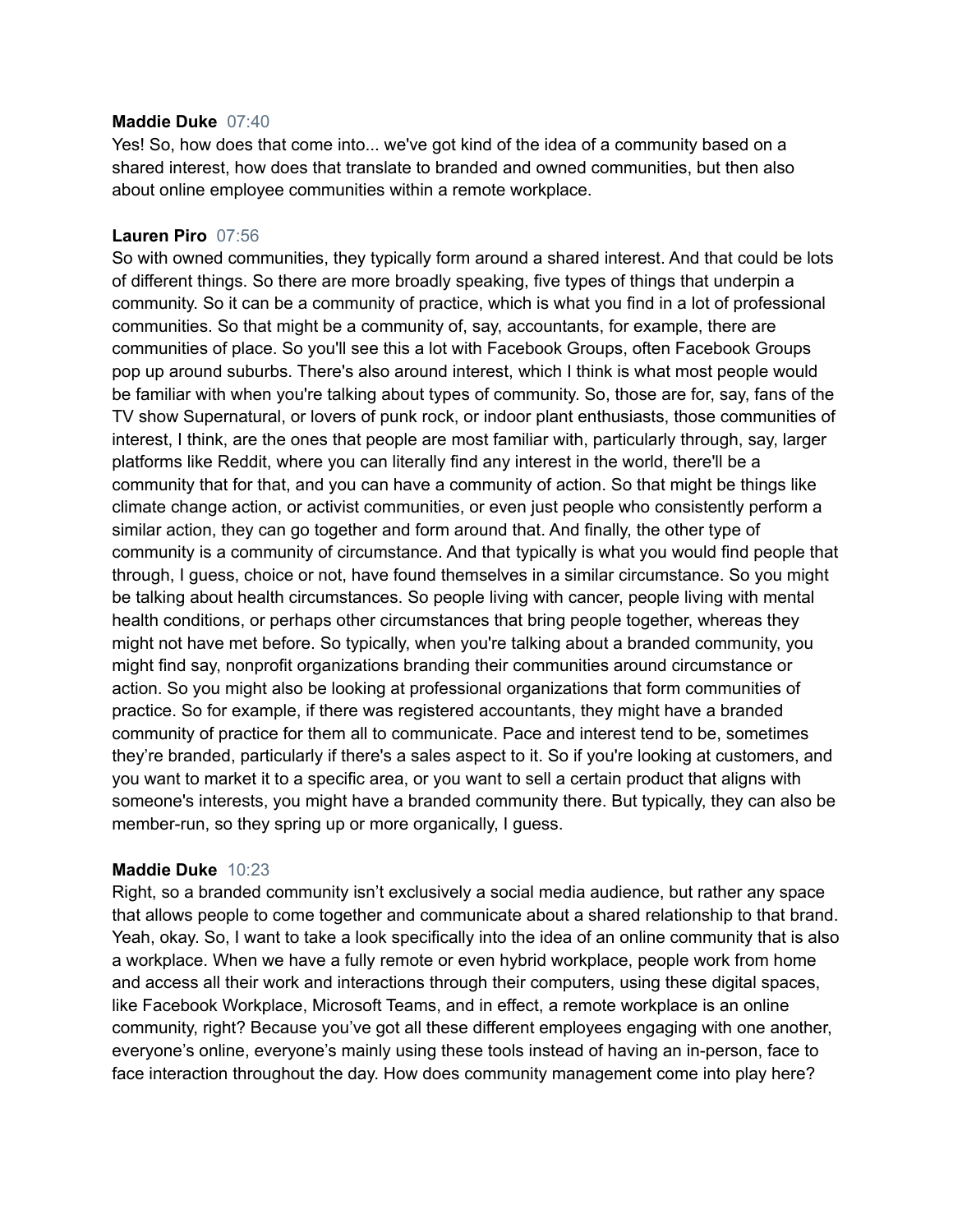#### **Lauren Piro** 11:21

Okay, so look, if you go back to that definition of community as being a specific group of people developing relationships around a common interest, I mean, a workplace is already a community. You've got to a group of people, whether they're physically in one place, or distributed in different places, the common interest there is the place of work. So you already have a community whether your workplace is in a physical space, or whether it is fully remote and online, communities advice on relationships, so there will already be community forming in workplaces.

#### **Maddie Duke** 11:58

Is there such a thing as an Internal Community Manager for a workplace?

# **Lauren Piro** 12:03

It is a thing. So it's, it's typically called either an Enterprise Community Manager or an Internal Community Manager. That is a role, it typically revolves around platform management. So you'll have an enterprise community manager, who looks after an intranet, for example, or some sort of central communication hub. And in reality, it really isn't that much different from managing an external or branded community. So I guess a lot of management, in a traditional sense, is about project management, so starting a project from A and ending at B, whereas an online community manager and enterprise community manager, they typically act like facilitators and coaches and connectors rather than project management. So it's not about completing a project and saying that it's done. It's an ongoing process of relationship management, sort of building the framework for people to connect.

# **Maddie Duke** 13:04

What would you say makes a good community manager? What are the skills that a community or enterprise manager would need to have?

#### **Lauren Piro** 13:12

So I guess the foundational skills for community management, whether you're talking about a branded community or an internal enterprise community, is that you need to have that capacity to nurture relationships and maintain the space where they take place. So primarily, it involves a lot of listening. So you have to be listening to what your community is saying, or your staff are saying, your colleagues. And let that be sort of rather from the top-down, really listening and understanding and being able to expand from the middle out. It's also a lot about engaging in creating opportunities for engagement, creating opportunities for your team to connect with each other, which is not always, people won't always do that off their own back. So sometimes you need to have some spaces where people can just connect with some prompts rather than having to reach out individually all the time. There will always be an element of moderation, so reviewing what people have written, making sure it aligns with your organization's values, and it meets, I guess, professional standards for your particular community. That doesn't necessarily just mean removing all the swearing but, you know, it gives you an opportunity to weed out anything that's not directly relevant or create a separate space, because one of the challenges with working in a wholly distributed company is you don't have a lunchroom or a water cooler.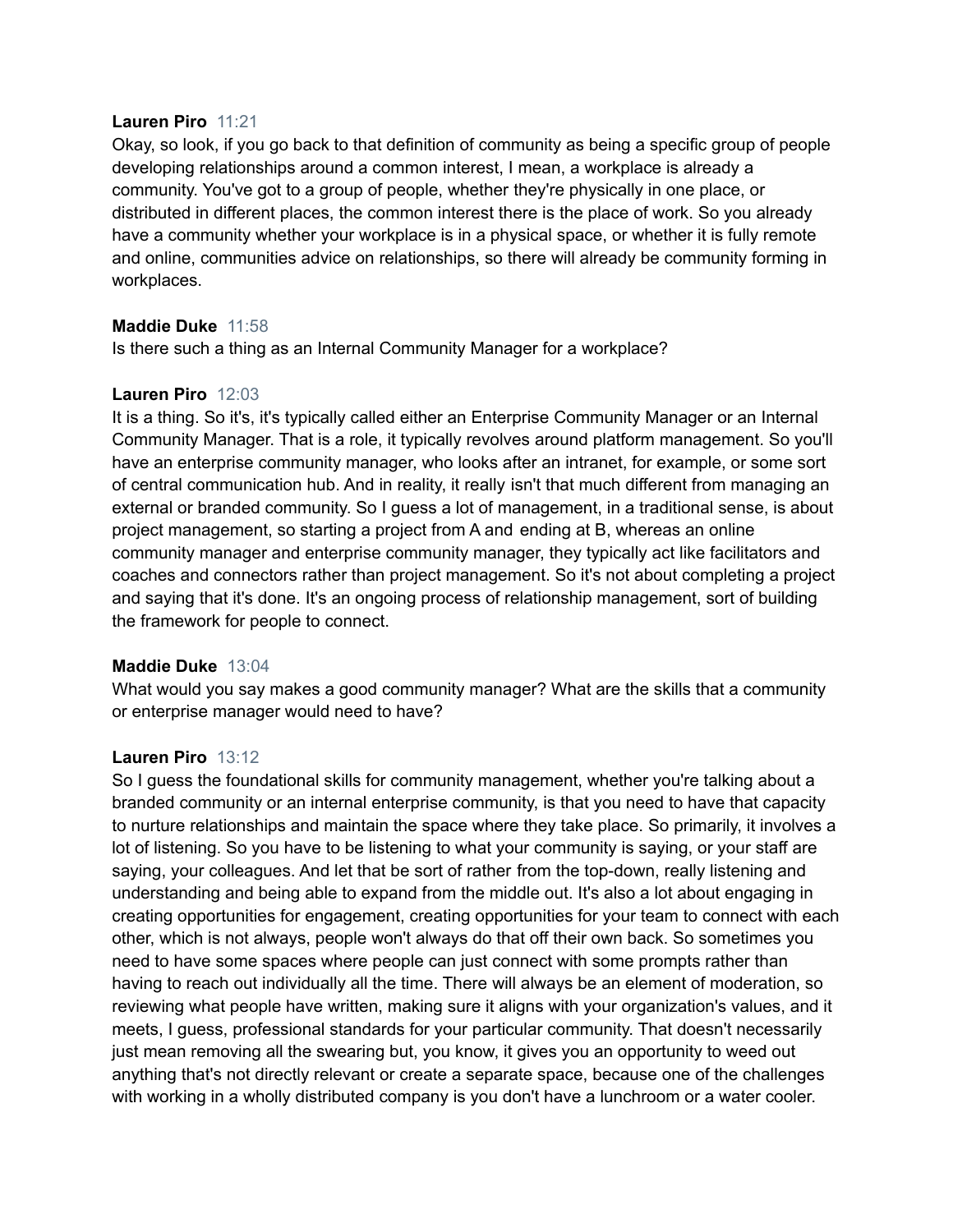So there aren't those opportunities for people to just connect and get to know each other on a human to human level rather than a colleague to colleague level you know. So that tends to be what actually creates lasting community. So even in a community that is transactional, what we say is people come for the information but they stay for the relationships that they form, and part of that is really human connection. So being able to create a space for that online is really important if you're talking about a remote community, and I imagine it's one of the challenges for organizations that have gone from a physical office or a physical workspace to a fully remote or a digital workspace, because of COVID. It's a real difficulty in trying to create space for those non-work discussions to happen. And it's a really important part of online space that's not there about efficiency. You know, "we don't want people to be mucking around and DMing each other memes or jokes or, you know, calling out and making each other laugh". Those are the things that make a workplace culture work! So being able to convert that into online spaces is a challenge. But it's also a really important thing to do.

#### **Maddie Duke** 15:55

Absolutely. And I think you're right there that it's probably been quite a challenge for some workplaces to translate the in-person culture to an online space, particularly if they haven't had the chance to do it intentionally. One thing that I've heard a lot of workplaces are doing is to create an alternative to the watercooler chat. So keeping a chat open all day that anyone can join and say hello, or maybe a Slack channel to check in with everyone for non-work conversations. Do you think that's enough?

#### **Lauren Piro** 16:29

It's a good question. So I have actually seen what other organizations have been doing. And I think it comes down to one, the culture of your workplace to begin with and to the size of your workplace. So for a smaller organization, it's easier for things to develop organically just in a shared space. For larger organizations, I can say that there is value in creating structured space for that. So for example, in the last year, I've seen a lot of workplaces that have had to transition to being wholly online, do things like create quiz nights for each other, or something to replace the physical networking and events that they would have had. A place like Quiip has never centered necessarily around in-person events, so that's not something we've had to replace in order to get people to connect with each other. But I can see that it absolutely would be for an organization that has a lot of employees. For us, just having the space alone is enough and to make sure that we're actively contributing to that space, and not just letting it wither away. So when you do have an online community building, and it's not enough, there's that movie, The Field of Dreams, where it's like, if you build it, they will come. That doesn't actually happen in online spaces, you can create a space, but if no one's going in there and using it, it just withers away and dies. I mean, the internet is literally a graveyard of failed communities. It takes constant online management to keep them going. And if you're in a management role, demonstrating the behaviour that you want, your community, your community members or your employees to follow it is really important. So getting in there and modelling the behaviour that you want. So if you want people to be connecting and sharing socially, make sure that you are either sharing yourself or that you're creating opportunities for people to jump in.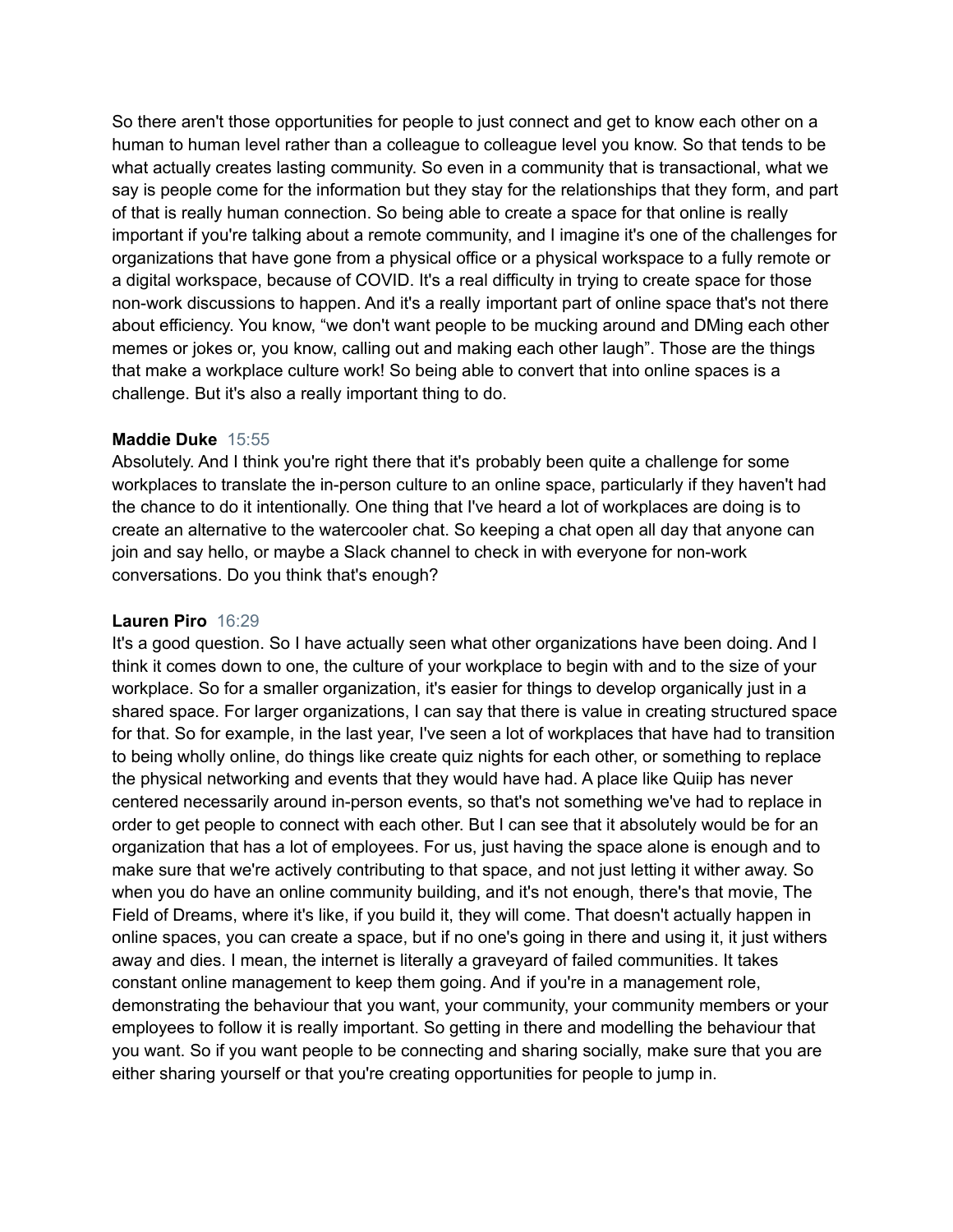#### **Maddie Duke** 18:21

What do you think about when someone's maybe having a bad day? And usually, or let's not say usually, but maybe in an in-person office, you might walk in and you're looking a little bit sullen or a little down and someone might see it and notice and say "Hey, do you want to grab a coffee" and say, "Hey, how are you going?". What do you think that remote workplaces can do to fill in that space?

### **Lauren Piro** 18:47

Yeah, that is definitely a challenge with remote teams. So as the textual communication increases there's a decrease in visual context and communication, and that does lead to things like being unable to read someone's body language or pick up on cues because I guess it's easier for people to disconnect to not be seen, it does get a little trickier to notice when they withdraw, or they're stressed. And for what reasons as well. You can tell in a physical workplace if someone is withdrawing because they're sick because they're probably at their desk sniffling and coughing rather than having a really bad day and being quite angry or frustrated. So that is definitely a challenge of having an online-based community for your workspace. One of the things that we have implemented for that reason is that we do pulse checks. So at the moment, we're using a platform called Lattice. We've used different ones in the past like 15Five, but we do pulse checks. So we asked our team to just check-in and answer a couple of really simple questions every week or if they don't work with us that frequently we may extend the timeframe but just to let us know: What's going right for you? What's going wrong? Give you a space to let us know if something's not going right, without necessarily having to engage a lot until we notice. And that just allows us to keep track of that team and make sure that no one's slipping through the cracks or going unnoticed. Because they haven't been engaging with others recently, it's sometimes the case that you're working on an individual project or you're really absorbed by something, and you don't interact with people, and it's there is literally nothing wrong so having those pulse checks really helps us work out if anyone is perhaps not feeling as connected to the team as they normally are.

#### **Maddie Duke** 20:40

Yep. And what about– I really want to ask as well about things like toxic workplace culture. So whether you're going into the office physically or you're online, there's always the opportunity and possibility that a culture will turn a little bit toxic. How do you manage an incident like that when you're dealing with a remote or distributed team?

#### **Lauren Piro** 21:04

I think some of that comes back to creating the culture that you want from the beginning and making sure that you're modelling that behaviour. And you're doing a little bit of internal moderation to make sure that the way people are expressing themselves is healthy and respectful of boundaries. Some of it also just comes down to making sure that you're hiring people that align with your values to begin with, because I feel like an organization's culture should align with its values. So, if you don't have that encoded in what your organization stands for, it's easier for toxic traits to creep in. One of the cool things about having an online workplace community is it increases transparency. There's not a lot of dark closets to go and.. bitch about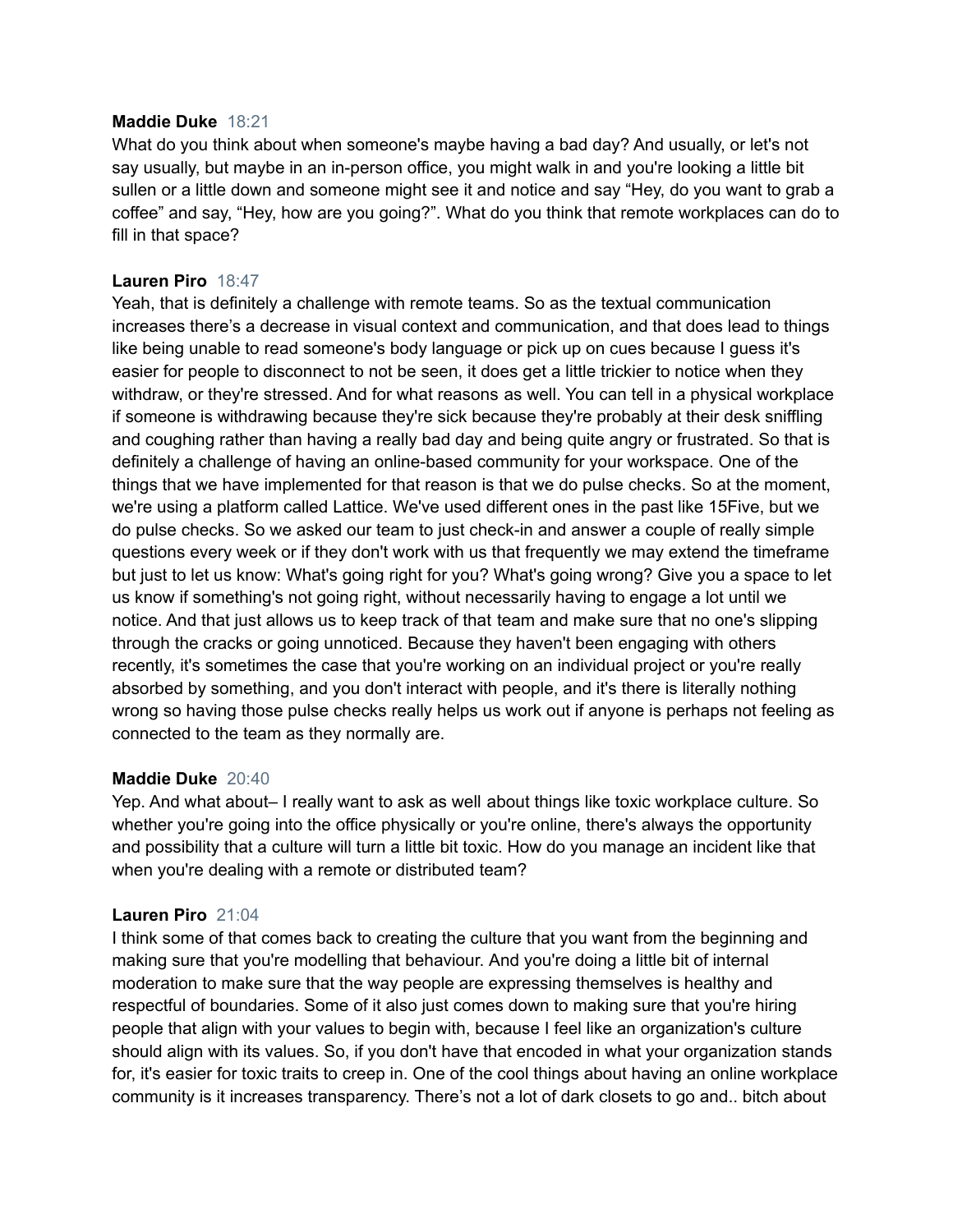people in. A lot of communication is upfront, it's really visible. And if you foster a culture of openness and transparency, people feel more comfortable flagging when something inappropriate is happening, and also doing a bit of self-moderation of their behaviour. But one of the things that our CEO Allison Michalk introduced us to a couple of years ago now and that we've really taken to is the, I guess, the principle of "radical candor". So I guess if you're not familiar with radical candor, it is a method by Kim [Scott,](https://kimmalonescott.com/) who I think was formerly at Google, and has worked at various organizations, and she has some fantastic YouTube videos that explain it a lot better than what I'm about to. But basically, radical candor is the idea that feedback should be open, it should be kind, clear, specific, sincere, it should allow people to be human and not erase your sort of vulnerability and humanness with the veneer of, I guess, acting professionally. But it really functions on an axis that you can give people very direct, clear, challenging feedback, as long as you're able to demonstrate that you care personally for them. So I think she phrases it as caring personally while challenging directly, then it's this idea that you are open and able to give feedback both ways, both from I guess, management to employee or between colleagues on the same level, if and it's more easily accepted if you're able to demonstrate that the reason you give this feedback is that it will be acted on. And it's because that employee and their ideas are a valued part of your community or your organization. It is not something that you just commit to and then you're able to do perfectly all the time, you really have to think about it with every interaction that you have. And you don't always get it right, even though you know the framework. So she divides it into quadrants. And there are things like ruinous empathy, where you care a lot, and you don't actually then give the critical feedback that needs to happen in order for positive change to be created. So, yeah, we're all guilty of that one. It's where we're like, no, everything's great, you're doing a great job. And meanwhile, that person is actually really letting down the team in one certain area. And it's really difficult for people to give feedback. I feel like people say they're able to receive feedback, but they do find it challenging to give feedback. It's hard to give people hard truths about things, particularly when there's room for improvement, there's things they need to be doing better. So we do work to that, and it is definitely something that is a challenge for all of us to continue doing. I think we're all pretty kind, friendly people and it's really tough to let people know that, but at the same time I think, Quiip particularly has been able to demonstrate that we do care about you individually. I mean, we have modeled this behaviour, we've made sure that we've got lots of things set up that show that there might be times where we give you some really hard feedback. But we're also demonstrating that we support you, and we're here to nurture your development and provide you opportunities and respect your boundaries. So being able to balance feedback and the respecting of boundaries, and showing that you care is the key to making sure that people don't just constantly feel like they're being picked on.

#### **Maddie Duke** 25:38

Yes, there's nothing like being told "this isn't good enough", but then, being given no assistance to work on that thing. Or as you say, not being told at all. Feedback can be hard to take, but it's so important, and it makes such a difference when it comes from a place of understanding and empathy.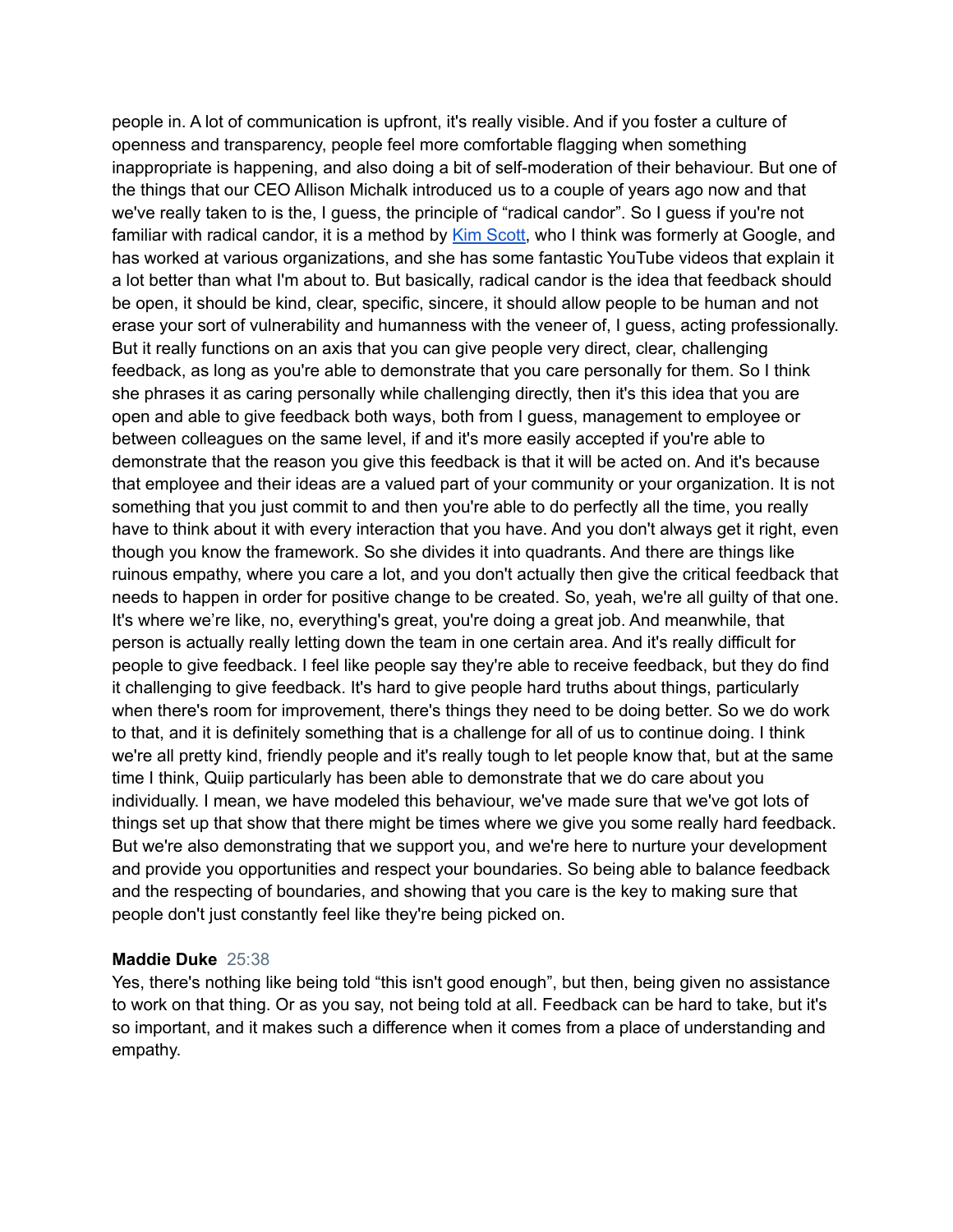*The State Of Work* is brought to you by Lano. With Lano, it's easy to build the best remote team on the planet. No matter the size of your business, you can hire and pay employees in more than 150 countries. Full time to freelance, the Lano platform has everything you need to grow your global team, check out our global hiring guide by visiting lano.io.

#### **Maddie Duke** 26:29

What would your advice be to people who are managing culture in a workplace that has shifted from an in-person space to an online or remote space?

#### **Lauren Piro** 26:37

So I think we saw this happen a lot over the past 12 months where there were a lot of workspaces that, by necessity had to transition into being exclusively online or partly online. And that was a challenge, not just on the technical side of needing to find ways of communicating with each other but needing to find ways to keep your workplace functioning and going and keeping people connected when it became online. So I think part of that is really needing to understand what your organization's values are, and how they are translated and through communications, and that needs to be across a range of communications. So for example, at Quiip one of our values is flexibility, so we make sure that in all the things that we do, it's flexible, and part of that means being open to asynchronous communication. In a workplace, often you have people standing side by side working together. Online, it becomes a little different. So you can't I guess physically typing side by side, there does need to be some adjustment to working asynchronously where perhaps someone responds, and a person doesn't necessarily respond immediately they take the time to go and work on that project and come back to it. So being able to adapt to working asynchronously is really important. Being able to ensure that your organization's values are embedded in whatever online space you start to use is really important. I guess after... post-COVID, I mean, there will still be a space for online workplace communities. Organizations that always have all employees inhabiting the same physical space at once. So they may have different stores, different offices, a warehouse versus head office, you may have contractors or consultants that come in and out, you may have people on flex time. So, if you look at online spaces, it can be a constancy, it can be a way to keep your community running. To keep your workplace going, having an online community as part of, or I guess enhancing your physical workspace community is can be a really useful thing to develop.

#### **Maddie Duke** 29:00

Great, I love that point you make about embedding your organizational values in whatever online space you're using. Because essentially, that's it right? In a physical office, you have a lot more indirect touchpoints that allow you to get a feel for what the office culture is like and bringing that online takes a bit more of a dedicated and conscious effort than it might seem. So in your role as Director of People and Culture at Quiip, a totally distributed team, what are your biggest challenges?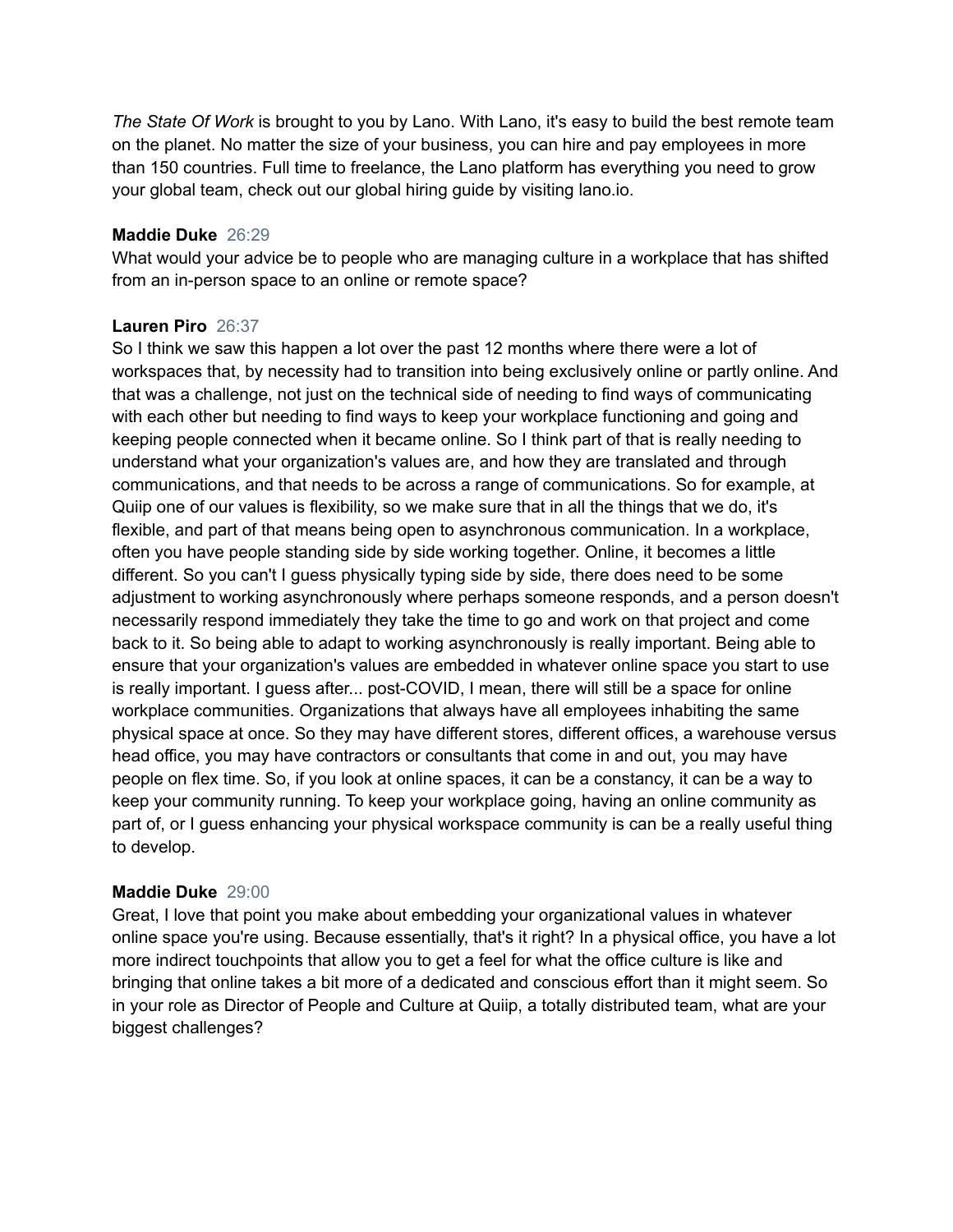#### **Lauren Piro** 29:35

Look, I think one of the challenges is the need for constant management of teams. I guess, as I mentioned, if you're not actively managing a space, it can disappear really quickly. So part of that is not just creating stuff that's new and exciting, which is definitely the fun bit but then going back and making sure that the things that you've built are still functioning as you want them to, that people are still engaging the way that you want them to, that they still have that connection to the company and to each other. There are always going to be some unique challenges to working with a distributed team. But there are also lots of great things. I mean, it definitely breaks down silos. I know a lot of organizations tend to form little information silos around their department or their specific team, and they don't always collaborate really well. I think one of the awesome things about online communities and about being a people and culture person is you get to break down those boundaries and connect teams to each other, and that does amazing things for organizations. You get to harness brainpower and coach people to work with each other. And when those things happen, that's where innovation happens.

#### **Maddie Duke** 30:47

Do you think that it's important to be aware of different people's ways of working?

#### **Lauren Piro** 30:53

Absolutely. So literally, everyone has a different communication style, sometimes you can group them more broadly together. But also, in addition to having a communication style, people have a lot of communication preferences. Some people want email only, some people will communicate heavily via a direct message or some sort of Slack version. Some people love to get on phone calls, some people absolutely hate it, some people love to have their camera on during meetings, some don't. So it can... it's a bigger challenge, the bigger your organization gets. With a smaller organization, you tend to familiarize yourself with how your colleagues communicate. With a larger organization, you either have to create rules or boundaries around the way that people can communicate in order to keep things relatively consistent. Or alternatively, you put some sort of communication style survey out there so that you can understand that when someone sends you an email that's really just dot points, that they're not angry, or they're not communicating something different, other than that they just really like to absorb communication differently and dot points. And one of the things we're really mindful about as well, is that yeah, people don't always process information the same. Not everyone is neurotypical. And sometimes, people need extra cues. And sometimes they don't. We know that at Quiip we have people that process visual learning and videos differently to written, so we'll often provide both. So, if we're doing a video update for the team, or we're having a visual meeting, we'll accompany that with just basically a series of brief summary written notes about it. And making sure that whatever form of communication you choose is actually accessible as well. Because chances are, you have people with a variety of different needs in your team and making sure that information is accessible to people who process information differently is really important as well.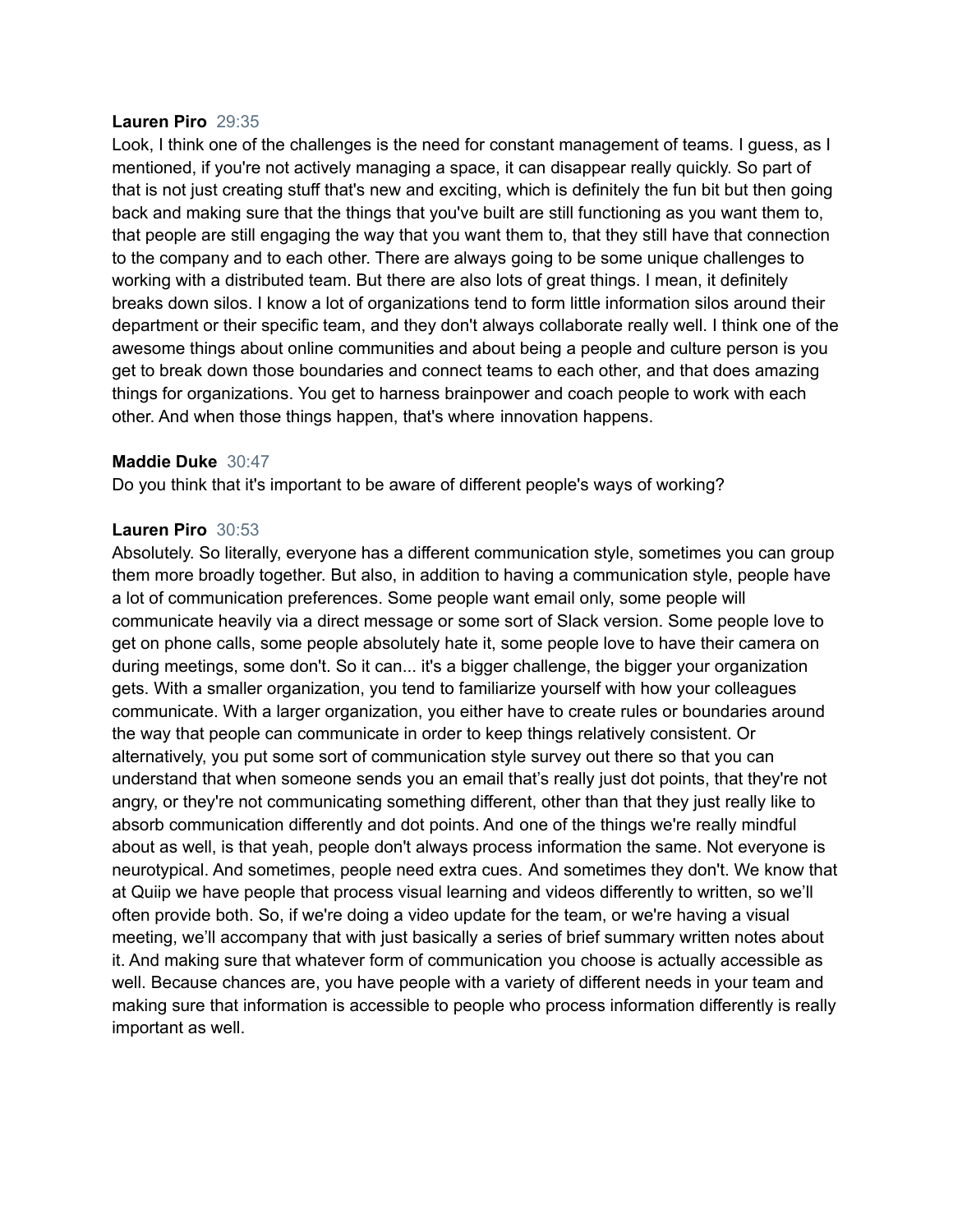#### **Maddie Duke** 33:00

Yeah, I think that's a really important point to make. Accessibility is something that could do with more attention in all areas of business, I think. But internally is a really great point because remote work, and the increase in remote work jobs that are available, broadens opportunities for people with much more diverse needs and disabilities and accessibility requirements, but if workplaces aren't also doing their part then, in making the actual workplace accessible, then we're losing that opportunity.

#### **Lauren Piro** 33:31

Yeah, absolutely. Being able to work from your home opens up the potential for gainful employment for a lot of people who can't necessarily commute into the city every day or sit at a desk or read from a screen or, you know, there there are lots of different things that opens it up to parents that opens it up to carers that opens it up to people living with various disabilities, it is more accessible. But yeah, you're right, as part of that the workplace needs to be accessible in return, whether that means that you're open to different work hours, whether that means you're opening up different forms of communication. The more diverse your workplaces, the better. But you need to make sure that it's not inadvertently locking people out of being able to be part of your community.

#### **Maddie Duke** 34:21

Yeah. And I wanted to quickly say as well, just to go back to that way of different people communicating in different ways. And a bullet point email, not necessarily meaning someone is annoyed with you, is how much difference a full stop can make or an exclamation point, or a smiley, like, when you're dealing with so much written communication, those tiny things can can can come packed with so much implication and as a community manager, you're probably very perceptive to those sorts of differences in the subtleties of punctuation and things like that, you know.

#### **Lauren Piro** 34:59

It's interesting because I feel like there is a different way of communicating in social media spaces as an individual, and sometimes that bleeds into, how do you communicate online in a professional setting? So I mean, we're in 2021, and it is completely okay to use emojis at work. And indicating some context of where this information is coming from, if it's light-hearted if it's serious, etc.

#### **Maddie Duke** 35:31

Definitely. Before we wrap up Lauren, are there any final thoughts or any final pieces of advice you have for businesses that are managing remote workplace cultures that might be struggling a little bit?

#### **Lauren Piro** 35:43

I've heard it said that the future of all management is community management. And I do feel like there are a lot of principles of community management that have great application for organisations, particularly organizations that do have some sort of distribution to their workforce.